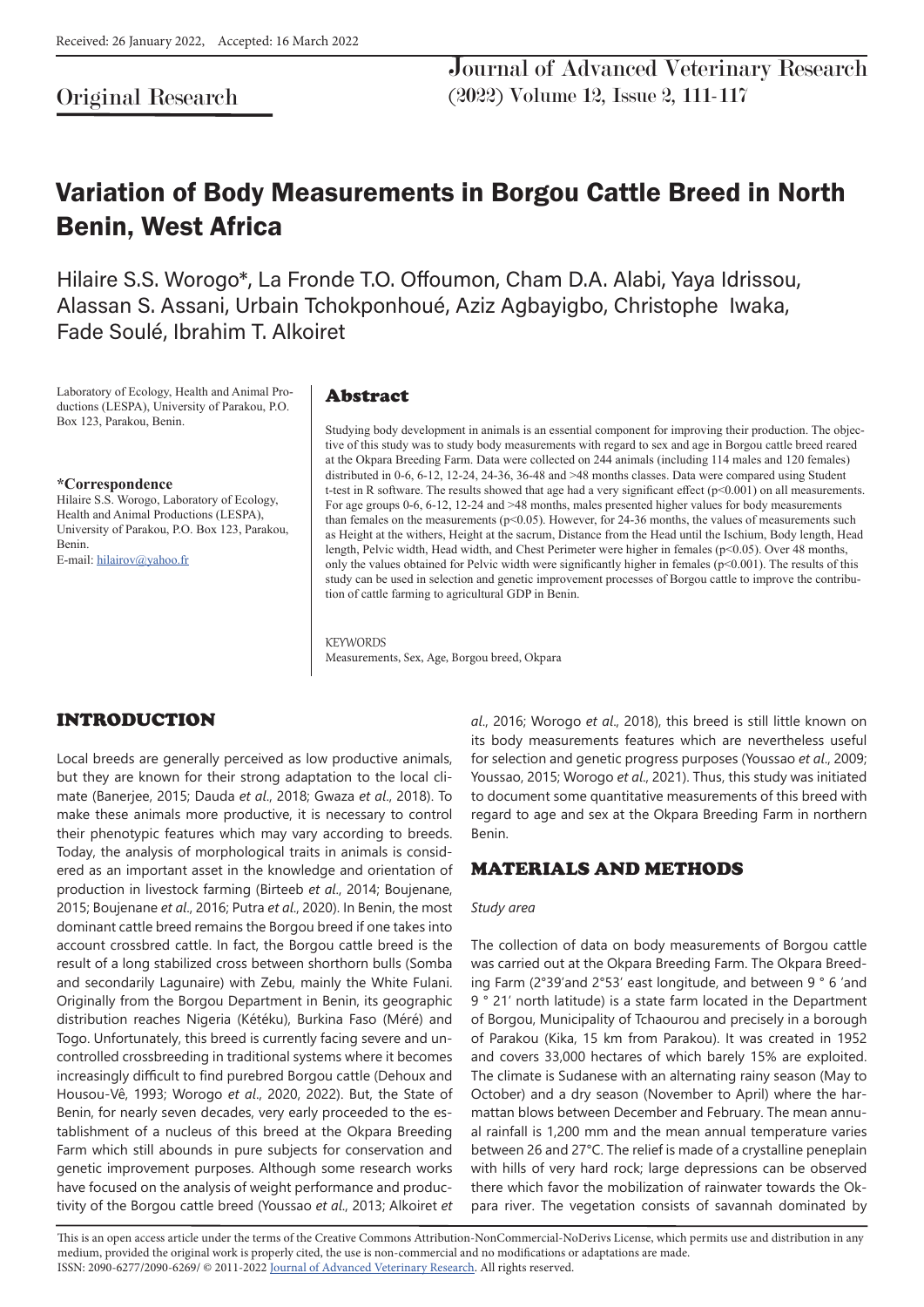*Andropogon gayanus* and is affected each year by uncontrolled bush fires.

#### *Data collection*

Measurements and weight were collected from 234 animals (including 114 males and 120 females) from November 2019 to January 2020. Body measurements were taken by the same operator on animals at rest, calm, in a plumb position and with their heads held high without exaggeration. All the measurements were taken by the same person for avoiding effects between recorders. A flexible "BAHCO" tape rule was used for circumference measurements while a measuring stick was used for the other measurements (Worogo *et al*. 2021). These body traits were recorded considering the FAO (2012) guidelines to phenotypic characterization of animal genetic resources. Thus, the following body traits were taken; height at withers (HW), back height (BH), height at sacrum (HS), tail length (TL), head length (HdL), thurl width (TW), distance of head until the ischium (DHI), shoulder width (SW), pelvic width (PW), hip width (HipW), body length (BL),

Table 1. Changes in body measurements with regard to age in Borgou cattle

canon perimeter (CP), chest width (CW), head width (HdW), chest girth (CG) and rump length (RL). Data on the age and sex of the animals were determined using the animals' ear-tags and record sheets available on the farm.

#### *Statistical analysis*

Data were classified according to the following age (0-6, 6-12, 12-24, 24-36, 36-48 and >48 months) and then age\*sex groups. The values were presented as means  $\pm$  standard deviations and compared using Student t-test. Statistical analysis was performed using R.4.0.2 software (R Core Team, 2020).

## RESULTS

#### *Effect of age on body measurements*

The results of the statistical analysis show that all measurements were very significantly influenced by the age of the animals ( $p$ <0.001) and show that the measurements change with

| Age (months) | N  | Measurements (cm)               |                                 |                                |                               |
|--------------|----|---------------------------------|---------------------------------|--------------------------------|-------------------------------|
|              |    | HW                              | BH                              | HS                             | TL                            |
|              |    | ***                             | $***$                           | $***$                          | $***$                         |
| $0-6$        | 46 | 73.56±6.96 <sup>a</sup>         | 74.86±8.15 <sup>a</sup>         | 74.69±8.78 <sup>a</sup>        | 38.52±5.27 <sup>a</sup>       |
| $6 - 12$     | 40 | 93.35±4.87 <sup>b</sup>         | $92.15 \pm 5.60^b$              | $96.35 \pm 6.81$ <sup>b</sup>  | $45.65 \pm 3.46^b$            |
| $12 - 24$    | 40 | $107.70 \pm 5.83$ <sup>c</sup>  | $106.60\pm4.63$ <sup>c</sup>    | $111.15 \pm 5.99$ <sup>c</sup> | $60.10 \pm 4.56$ <sup>c</sup> |
| 24-36        | 22 | $108.00 \pm 3.57$ <sup>c</sup>  | $108.18 \pm 6.21$ <sup>cd</sup> | $112.18 \pm 4.75$ °            | $60.45 \pm 5.11$ <sup>c</sup> |
| 36-48        | 38 | $115.05 \pm 5.72$ <sup>d</sup>  | $112.89 \pm 5.86$ <sup>d</sup>  | $118.31 \pm 3.79$ <sup>d</sup> | $67.00 \pm 4.63$ <sup>c</sup> |
| >48          | 48 | $127.87 \pm 10.41$ <sup>e</sup> | $128.37 \pm 6.50$ <sup>e</sup>  | $130.37 \pm 6.12$ <sup>e</sup> | 89.54±5.38 <sup>d</sup>       |
|              |    | DHI                             | BL                              | RL                             | HdL                           |
|              |    | ***                             | $***$                           | $***$                          | $***$                         |
| $0-6$        | 46 | $81.04 \pm 7.20$ <sup>a</sup>   | $60.82 \pm 6.61$ <sup>a</sup>   | $15.30 \pm 1.79$ <sup>a</sup>  | $25.08 \pm 3.15^a$            |
| $6 - 12$     | 40 | $104.05 \pm 15.44$ <sup>b</sup> | $71.60 \pm 8.48$ <sup>b</sup>   | $17.95 \pm 1.76$ <sup>b</sup>  | $31.30 \pm 2.66$ <sup>b</sup> |
| $12 - 24$    | 40 | $133.55 \pm 6.62$ <sup>c</sup>  | 99.90±6.55°                     | $22.05 \pm 2.08$ <sup>c</sup>  | 38.95±1.93 <sup>c</sup>       |
| 24-36        | 22 | $135.81 \pm 9.20$ <sup>cd</sup> | $97.54 \pm 6.37$ °              | $22.81 \pm 1.78$ °             | $38.72 \pm 3.54$ °            |
| 36-48        | 38 | $140.31 \pm 8.85$ <sup>d</sup>  | $104.42 \pm 6.32$ <sup>c</sup>  | $23.00 \pm 1.43$ <sup>c</sup>  | $39.68 \pm 2.00$ <sup>c</sup> |
| >48          | 48 | 167.79±11.04 <sup>e</sup>       | 115.29±7.34 <sup>d</sup>        | 30.58±4.52 <sup>d</sup>        | $45.52 \pm 2.60$ <sup>d</sup> |
|              |    | <b>SW</b>                       | CW                              | HipW                           | TW                            |
|              |    | ***                             | $***$                           | $***$                          | $***$                         |
| $0 - 6$      | 46 | 24.17±4.93 <sup>a</sup>         | $14.65 \pm 1.53$ <sup>a</sup>   | $16.73 \pm 1.58$ <sup>a</sup>  | $19.08 \pm 2.20$ <sup>a</sup> |
| $6 - 12$     | 40 | 38.75±4.28 <sup>b</sup>         | $17.10 \pm 1.97$ <sup>b</sup>   | $20.45 \pm 2.20^b$             | $24.25 \pm 2.65^b$            |
| $12 - 24$    | 40 | 53.60 $\pm$ 5.19 $\text{°}$     | $20.55 \pm 2.38$ <sup>c</sup>   | 28.80±2.34°                    | $27.10 \pm 2.35$ <sup>c</sup> |
| 24-36        | 22 | 55.36±4.58°                     | $21.18 \pm 1.56$ <sup>c</sup>   | $28.45 \pm 1.47$ °             | $27.18 \pm 2.26$ <sup>c</sup> |
| 36-48        | 38 | 58.73 $\pm$ 5.02 $\degree$      | $20.89 \pm 1.18$ <sup>c</sup>   | $31.05 \pm 1.59$ <sup>d</sup>  | $28.52 \pm 2.91$ <sup>c</sup> |
| >48          | 48 | $68.87 \pm 15.96$ <sup>d</sup>  | 24.04±2.48 <sup>d</sup>         | 36.75±3.97 <sup>e</sup>        | 33.50±3.84 <sup>d</sup>       |
|              |    | <b>PW</b>                       | HdW                             | CG                             | CP                            |
|              |    | ***                             | $***$                           | $***$                          | $***$                         |
| $0 - 6$      | 46 | $10.95 \pm 1.47$ <sup>a</sup>   | $15.34 \pm 1.35^{\text{a}}$     | $72.13 \pm 8.57$ <sup>a</sup>  | $11.43 \pm 1.02^a$            |
| $6 - 12$     | 40 | $12.95 \pm 1.98$ <sup>b</sup>   | $16.25 \pm 1.42^b$              | $93.10 \pm 7.42$ <sup>b</sup>  | $13.40 \pm 1.29$ <sup>b</sup> |
| $12 - 24$    | 40 | $18.00 \pm 1.89$ <sup>c</sup>   | $19.20 \pm 1.34$ <sup>c</sup>   | $122.40 \pm 5.19$ <sup>c</sup> | $18.10 \pm 2.07$ <sup>c</sup> |
| 24-36        | 22 | $17.27 \pm 1.16$ <sup>c</sup>   | $18.72 \pm 0.88$ <sup>c</sup>   | $123.31 \pm 4.60$ <sup>c</sup> | $17.36 \pm 0.90$ <sup>c</sup> |
| 36-48        | 38 | $19.36 \pm 1.23$ <sup>d</sup>   | $19.47 \pm 0.76$ <sup>c</sup>   | $133.15 \pm 8.99$ <sup>d</sup> | $18.81 \pm 0.84$ c            |
| >48          | 48 | $21.60 \pm 2.85$ <sup>e</sup>   | $21.83 \pm 1.56$ <sup>d</sup>   | $154.04 \pm 8.57$ <sup>e</sup> | $19.85 \pm 3.25$ <sup>d</sup> |

a,b,c: Means with different superscripts on the same column differ significantly (p<0.05). HW: Height at Withers, BH: Back Height, HS: Height at sacrum, TL: Tail length DHI: distance of head until the ischium, BL: Body Length, RL: Rump Length, HdL: Head Length, SW: Shoulder Width, CW: Chest Width, HipW: Hip width, TW: Thurl Width, PW: Pelvic width, HdW: Head Width, CG: Chest Girth, CP: Canon Perimeter, S: Significance, NS: Non significant, \*\*: p<0.01, \*\*\*: p<0.001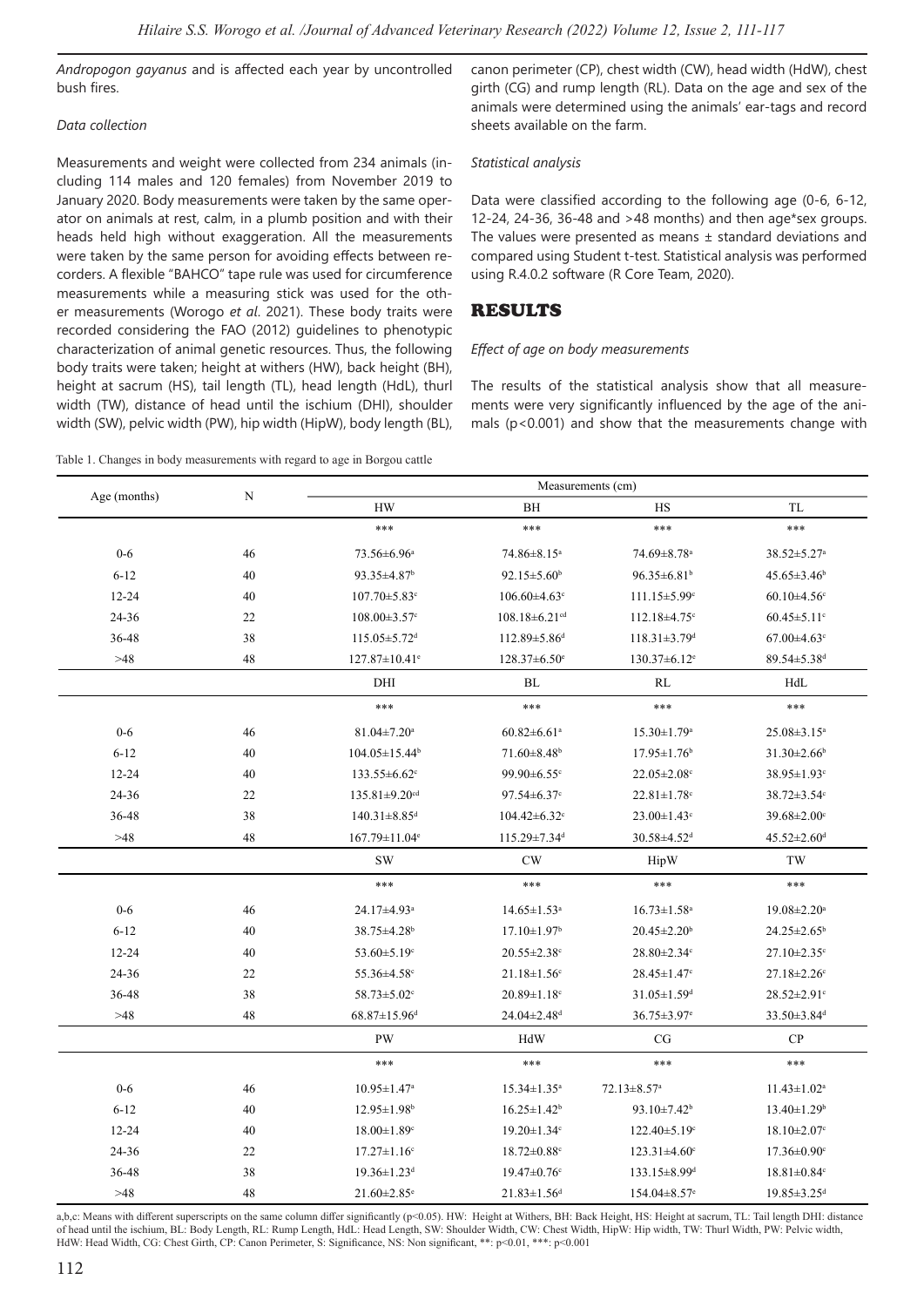age of the animals (Table 1). All the measurements taken were significantly different between animals aged 0-6 months and those aged 6-12 months. On the other hand, animals aged 12- 24 months and 24-36 months did not show any significant differences for the measurements carried out. Older animals (>48 months) showed higher values for all the measurements followed by animals aged 36-48 months. Nevertheless, animals aged 36- 48 months presented non-statistically different values with animals aged 12-24 months and 24-36 months for BH, TL, BL, RL, HdL, SW, CW, TW, HdW, and CP. It can also be observed that the values recorded for CP between animals aged 36-48 months and >48 months are statistically close.

#### *Variation of body measurements in male and female Borgou cattle aged 0-6 months and 6-12 months*

The body traits in Borgou cattle aged 0-6 months (n=24 and n=22 for males and females respectively) and those aged 6-12 months (n=20 and n=20 for males and females respectively) are presented in Table 2. From birth to 6 months, the animals showed no significant difference (p>0.05) for measurements such as HW, BH, TL, DHI, BL, RL, HipW, TW, HdW, CW between males and females. On the other hand, significant differences were found for measurements HS (p<0.05), HdL (p<0.01), SW (p<0.01), CW (0.05), PW ( $p < 0.001$ ) and CP ( $p < 0.001$ ) with a dominance of males over females.

From 6 to 12 months, significant differences between males and females were observed for HW ( $p$ <0.01), BH ( $p$ <0.01), HS (p<0.05), DHI (p<0.001), BL (p<0.001), HdL (p<0.001), SW (p<0.01), HipW (p<0.05), HdW (p<0.01), CW (p<0.05) and CW (p<0.01) with a superiority of males over females. In contrast, measurements such as TL, RL, CW, TW, PW showed no significant difference between males and females (p>0.05).

#### *Variation of body measurements in male and female Borgou cattle aged 12-24 months and 24-36 months*

The body characteristics in Borgou cattle aged 12-24 months (n=20 and n=20 for males and females respectively) and those aged 24-36 months (n=12 and n=10 for males and females respectively) are presented in Table 3. Between 12 and 24 months, significant differences between male and female Borgou cattle were observed for HW (p<0.05), BL (p<0.001), SW (p<0.001), CW ( $p$ <0.05), PW ( $p$ <0.05) and CP ( $p$ <0.01) with dominance of males over females. Furthermore, for the same life period, the differences observed between males and females did not present any

Table 2. Changes of body measurements in Borgou cattle aged 0-6 months and 6-12 months

| Factors      |                           | Measurements (cm)              |                               |                               |                               |  |
|--------------|---------------------------|--------------------------------|-------------------------------|-------------------------------|-------------------------------|--|
| Age (months) | Sex                       | ${\rm HW}$                     | BH                            | HS                            | TL                            |  |
|              |                           | $_{\rm NS}$                    | <b>NS</b>                     | $\ast$                        | $_{\rm NS}$                   |  |
| $0 - 6$      | $\mathbf M$               | 74.75±7.56 <sup>a</sup>        | 77.08±8.61ª                   | 77.25±10.07a                  | 39.58±5.86a                   |  |
|              | ${\rm F}$                 | $72.27 \pm 6.15^a$             | 72.45±7.02 <sup>a</sup>       | 71.90±6.20b                   | 37.36±4.39a                   |  |
|              |                           | $\ast\ast$                     | $\ast\ast$                    | $\ast$                        | <b>NS</b>                     |  |
| $6 - 12$     | $\mathbf M$               | 95.50±4.03 <sup>a</sup>        | 94.70±4.23ª                   | 98.60±5.71 <sup>a</sup>       | $45.60 \pm 3.05^{\mathrm{a}}$ |  |
|              | ${\bf F}$                 | $91.20 \pm 4.76$ <sup>b</sup>  | 89.60±5.73 <sup>b</sup>       | 94.10±7.21 <sup>b</sup>       | 45.70±3.92 <sup>a</sup>       |  |
|              |                           | DHI                            | BL                            | RL                            | HdL                           |  |
|              |                           | <b>NS</b>                      | <b>NS</b>                     | NS                            | $\ast\ast$                    |  |
| $0-6$        | $\mathbf{M}$              | $80.83{\pm}7.88^{\mathrm{a}}$  | $61.58 \pm 6.90^a$            | $15.41 \pm 1.52$ <sup>a</sup> | $26.25 \pm 2.80^a$            |  |
|              | $\boldsymbol{\mathrm{F}}$ | $81.27 \pm 6.54$ <sup>a</sup>  | $60.00 \pm 6.32$ <sup>a</sup> | $15.18 \pm 2.08^a$            | $23.81 \pm 3.08b$             |  |
|              |                           | ***                            | $***$                         | $_{\rm NS}$                   | $***$                         |  |
| $6 - 12$     | $\mathbf M$               | 111.90±14.93 <sup>a</sup>      | 75.90±6.36 <sup>a</sup>       | $17.90 \pm 0.96^{\mathrm{a}}$ | 32.80±2.23 <sup>a</sup>       |  |
|              | ${\bf F}$                 | $96.20 \pm 11.69$ <sup>b</sup> | $67.30 \pm 8.25$ <sup>b</sup> | $18.00 \pm 2.33$ <sup>a</sup> | 29.80±2.19 <sup>b</sup>       |  |
|              |                           | $\mathrm{SW}$                  | $\mathrm{CW}$                 | HipW                          | TW                            |  |
|              |                           | $\ast\ast$                     | $\ast$                        | <b>NS</b>                     | <b>NS</b>                     |  |
| $0-6$        | $\mathbf{M}$              | $26.00{\pm}4.98^{\mathrm{a}}$  | $15.16 \pm 1.49^a$            | $16.66 \pm 1.83$ <sup>a</sup> | 18.75±2.32 <sup>a</sup>       |  |
|              | ${\bf F}$                 | 22.18±4.11 <sup>b</sup>        | $14.09 \pm 1.41$ <sup>b</sup> | $16.81 \pm 1.29^a$            | $19.45 \pm 2.06^a$            |  |
|              |                           | $\ast\ast$                     | $_{\rm NS}$                   | $\ast$                        | <b>NS</b>                     |  |
| $6 - 12$     | $\mathbf{M}$              | $40.80 \pm 3.27$ <sup>a</sup>  | $17.60 \pm 1.53$ <sup>a</sup> | $21.20 \pm 1.64$ <sup>a</sup> | 23.90±2.95 <sup>a</sup>       |  |
|              | $\boldsymbol{\mathrm{F}}$ | $36.70 \pm 4.25$ <sup>b</sup>  | $16.60 \pm 2.25$ <sup>a</sup> | 19.70±2.47 <sup>b</sup>       | 24.60±2.34 <sup>a</sup>       |  |
|              |                           | PW                             | HdW                           | $\rm{CG}$                     | ${\bf CP}$                    |  |
|              |                           | $***$                          | $_{\rm NS}$                   | $_{\rm NS}$                   | ***                           |  |
| $0-6$        | $\mathbf{M}$              | $11.83 \pm 0.91$ <sup>a</sup>  | $15.41 \pm 1.13$ <sup>a</sup> | 72.66±8.40 <sup>a</sup>       | $11.91 \pm 0.97$ <sup>a</sup> |  |
|              | $\boldsymbol{\mathrm{F}}$ | $10.00 \pm 1.38$ <sup>b</sup>  | $15.27 \pm 1.57$ <sup>a</sup> | $71.54 \pm 8.40^a$            | $10.90 \pm 0.81$ <sup>b</sup> |  |
|              |                           | $_{\rm NS}$                    | $\ast\ast$                    | $\ast$                        | $\ast$                        |  |
| $6 - 12$     | M                         | $13.20 \pm 2.28$ <sup>a</sup>  | $16.90 \pm 1.16^a$            | 95.80±6.30 <sup>a</sup>       | $13.80 \pm 1.10^a$            |  |
|              | F                         | $12.70 \pm 1.65^{\mathrm{a}}$  | $15.60 \pm 1.39$ <sup>b</sup> | $90.40 \pm 7.62^b$            | $13.00 \pm 1.37$ <sup>b</sup> |  |

a,b,c: Means with different superscripts on the same column differ significantly. HW: Height at Withers, BH: Back Height, HS: Height at sacrum, TL: Tail length DHI: distance of head until the ischium, BL: Body Length, RL: Rump Length, HdL: Head Length, SW: Shoulder Width, CW: Chest Width, HipW: Hip width, TW: Thurl Width, PW: Pelvic width, HdW: Head Width, CG: Chest Girth, CP: Canon Perimeter, S: Significance, NS: Non significant,\*: p<0.05; \*\*: p<0.01, \*\*\*: p<0.001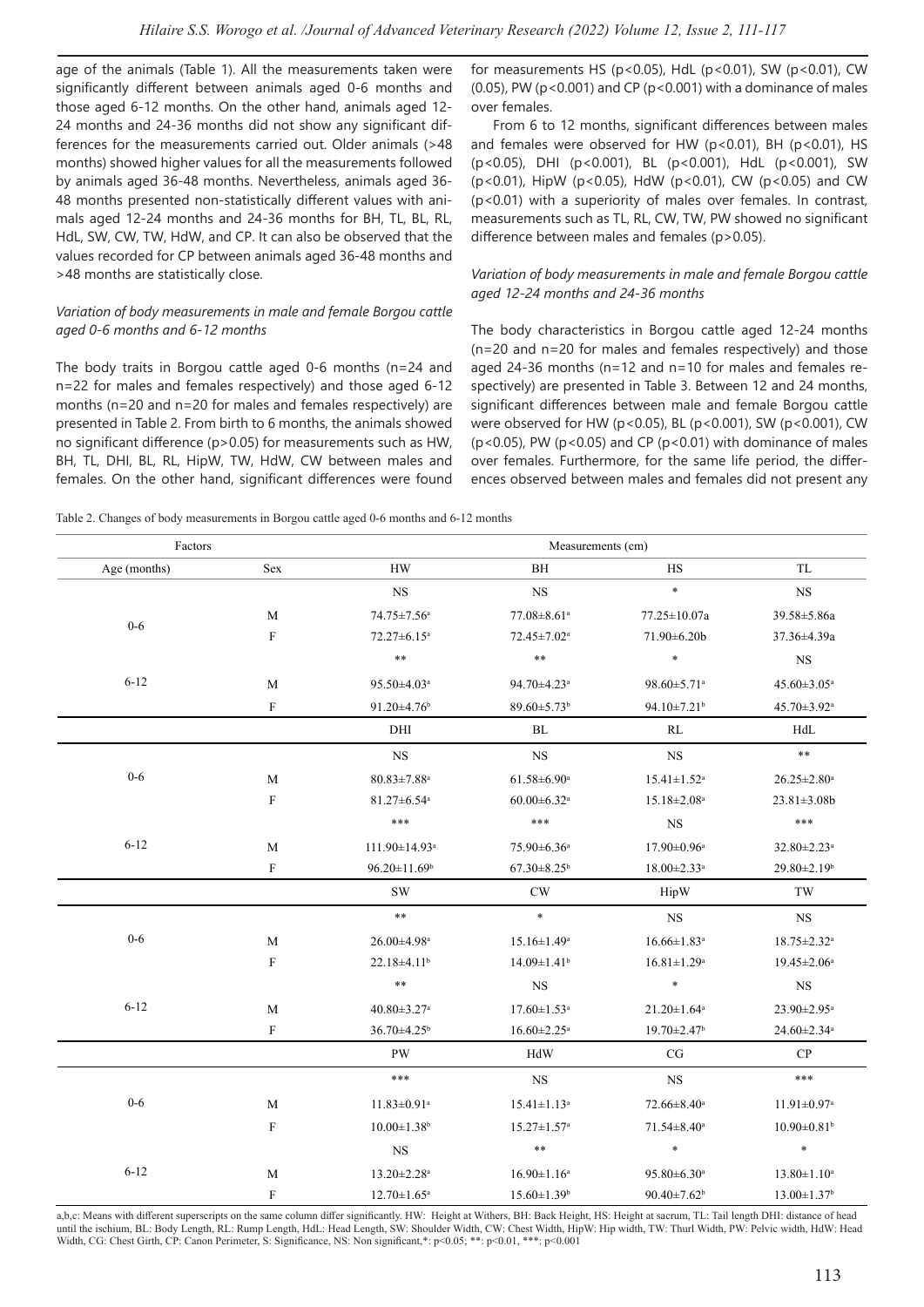significant differences (p>0.05) for measurements such as BH, HS, TL, DHI, RL and HdL.

Between 24 and 36 months, the differences observed between males and females were significant for BH (p<0.01), HS (p<0.001), DHI (p<0.05), BL (p<0.001), HdL (p<0.01), PW (p<0.01), HdW (p<0.001), CW (p<0.001) with a superiority of females over males. The difference was also significant for TL but with a superiority of males over females (p<0.05). In addition, HW, RL, HipW, TW, and CP showed no significant difference between males and females (p>0.05).

#### *Variation of body measurements in male and female Borgou cattle aged 36-48 months and >48 months*

The morphometric traits of Borgou cattle aged 36-48 months (n=9 and n=10 respectively for males and females) and those over 48 months (n=10 and n=14 respectively for males and females) are presented in Table 4. From 36 to 48 months, the measurements showing significant differences between males and females were HW (p<0.001), BH (p<0.001), CW (p<0.01), PW ( $p$ <0.05), CW ( $p$ <0.05) and CP ( $p$ <0.05) for which the values recorded in males were higher than those in females. The other measurements (HS, TL, DHI, BL, RL, HdL, SW, HipW, TW and HdW did not show significant differences between males and females (p>0.05). For Borgou cattle over 48 months, males dominated females for HW (p<0.001), BH (p<0.001), HS (p<0.001), TL (p<0.01), DHI (p<0.001), HdL (P <0.01), SW (P <0.001), CW (P <0.01), HipW (p<0.001), TW (p<0.001), PW (p<0.001), HdW (p<0.001), CW (p<0.001) and CP (p<0.001). Females only showed higher values for the RL for animals older than 48 months.

### DISCUSSION

This study was undertaken to assess changes in body measurements regarding age and sex in Borgou cattle reared at the Okpara Breeding Farm. All the measurements collected reached their maximum at the highest class (>48months) in this Borgou breed. The present study took into account six different age groups and revealed that the age of the animals had a significant effect on the body measurements; which means that these measurements gradually increase with the age of the animals. Other authors have also reported that the age of animals influences the measurements in cattle. For example, Hadiuzzaman *et al*. (2010)

Table 3. Changes of body measurements in male and female Borgou cattle aged 12-24 months and 24-36 months

| Factors      |                           | Measurements (cm)              |                                |                                |                               |  |
|--------------|---------------------------|--------------------------------|--------------------------------|--------------------------------|-------------------------------|--|
| Age (months) | Sex                       | <b>HW</b>                      | BH                             | HS                             | <b>TL</b>                     |  |
|              |                           | $\ast$                         | <b>NS</b>                      | <b>NS</b>                      | <b>NS</b>                     |  |
|              | M                         | $110.00 \pm 6.68$ <sup>a</sup> | $106.90 \pm 5.03$ <sup>a</sup> | $110.30\pm 6.13$ <sup>a</sup>  | $61.40 \pm 5.11$ <sup>a</sup> |  |
| $12 - 24$    | $\mathbf F$               | $105.40 \pm 3.76$ <sup>b</sup> | $106.30\pm4.30^a$              | $112.00 \pm 5.87$ <sup>a</sup> | 58.80±3.60 <sup>a</sup>       |  |
|              |                           | $_{\rm NS}$                    | $\ast\ast$                     | $***$                          | $\ast$                        |  |
|              | M                         | $107.33 \pm 2.74$ <sup>a</sup> | $105.00\pm4.30$ <sup>b</sup>   | $109.33 \pm 1.66$ <sup>b</sup> | $61.50 \pm 5.80^{\mathrm{a}}$ |  |
| 24-36        | $\mathbf F$               | $108.80\pm4.39^{\circ}$        | $112.00\pm 6.14^{\circ}$       | $115.60 \pm 5.05^{\mathrm{a}}$ | 58.00±2.74 <sup>b</sup>       |  |
|              |                           | DHI                            | BL                             | RL                             | HdL                           |  |
|              |                           | <b>NS</b>                      | ***                            | $_{\rm NS}$                    | <b>NS</b>                     |  |
|              | M                         | 133.90±4.06 <sup>a</sup>       | 103.30±4.98 <sup>a</sup>       | $22.40 \pm 1.78$ <sup>a</sup>  | 38.40±2.21 <sup>a</sup>       |  |
| $12 - 24$    | $\mathbf F$               | $133.20 \pm 8.56^{\circ}$      | $96.50 \pm 6.24$               | $21.70 \pm 2.10^a$             | $39.5 \pm 1.46^a$             |  |
|              |                           | $\ast$                         | $***$                          | <b>NS</b>                      | $\ast\ast$                    |  |
|              | M                         | 131.66±8.79 <sup>b</sup>       | 93.33±4.81 <sup>b</sup>        | $22.66 \pm 1.55^a$             | $37.00 \pm 3.66$ <sup>b</sup> |  |
| 24-36        | $\rm F$                   | 140.80±7.25 <sup>a</sup>       | $102.60 \pm 3.80^a$            | $23.00 \pm 2.10^a$             | $40.80 \pm 2.04$ <sup>a</sup> |  |
|              |                           | $\mathrm{SW}$                  | $\mathrm{CW}$                  | HipW                           | TW                            |  |
|              |                           | ***                            | $\ast$                         | <b>NS</b>                      | $_{\rm NS}$                   |  |
|              | М                         | 56.90±4.73 <sup>a</sup>        | 21.30±2.86 <sup>a</sup>        | 29.50±2.83 <sup>a</sup>        | $27.70 \pm 2.47$ <sup>a</sup> |  |
| $12 - 24$    | $\mathbf F$               | $50.30 \pm 3.18$ <sup>b</sup>  | $19.80 \pm 1.50^{\circ}$       | $28.10 \pm 1.48$ <sup>a</sup>  | $26.5 \pm 2.11$ <sup>a</sup>  |  |
|              |                           | $***$                          | $\ast$                         | <b>NS</b>                      | <b>NS</b>                     |  |
|              | M                         | 58.33±2.46 <sup>a</sup>        | $21.83 \pm 1.74$ <sup>a</sup>  | $28.00 \pm 1.59^{\circ}$       | 27.50±2.15 <sup>a</sup>       |  |
| 24-36        | $\boldsymbol{\mathrm{F}}$ | 51.80±3.96 <sup>b</sup>        | $20.40 \pm 0.84$ <sup>b</sup>  | 29.00±1.15 <sup>a</sup>        | 26.80±2.44 <sup>a</sup>       |  |
|              |                           | <b>PW</b>                      | HdW                            | CG                             | ${\bf CP}$                    |  |
|              |                           | $\ast$                         | <b>NS</b>                      | $_{\rm NS}$                    | $\ast\ast$                    |  |
|              | M                         | $18.70 \pm 2.20^{\mathrm{a}}$  | $19.60 \pm 1.53$ <sup>a</sup>  | $122.80 \pm 5.55^{\mathrm{a}}$ | 19.00±2.29 <sup>a</sup>       |  |
| $12 - 24$    | $\mathbf F$               | $17.30 \pm 1.21$ <sup>b</sup>  | $18.80 \pm 1.00^a$             | 122.00±4.92 <sup>a</sup>       | $17.20 \pm 1.36$ <sup>b</sup> |  |
|              |                           | $\ast\ast$                     | $***$                          | $***$                          | <b>NS</b>                     |  |
|              | M                         | $16.66 \pm 1.15^b$             | $18.16 \pm 0.71$ <sup>b</sup>  | $120.25 \pm 2.12$ <sup>b</sup> | $17.66 \pm 0.98$ <sup>a</sup> |  |
| 24-36        | $\rm F$                   | $18.00 \pm 0.66$ <sup>a</sup>  | $19.40 \pm 0.51$ <sup>a</sup>  | 127.00±4.05 <sup>a</sup>       | $17.00 \pm 0.66^{\circ}$      |  |

a,b,c: Means with different superscripts on the same column differ significantly. HW: Height at Withers, BH: Back Height, HS: Height at sacrum, TL: Tail length DHI: distance of head until the ischium, BL: Body Length, RL: Rump Length, HdL: Head Length, SW: Shoulder Width, CW: Chest Width, HipW: Hip width, TW: Thurl Width, PW: Pelvic width, HdW: Head Width, CG: Chest Girth, CP: Canon Perimeter, S: Significance, NS: Non significant,\*: p<0.05; \*\*: p<0.01, \*\*\*: p<0.001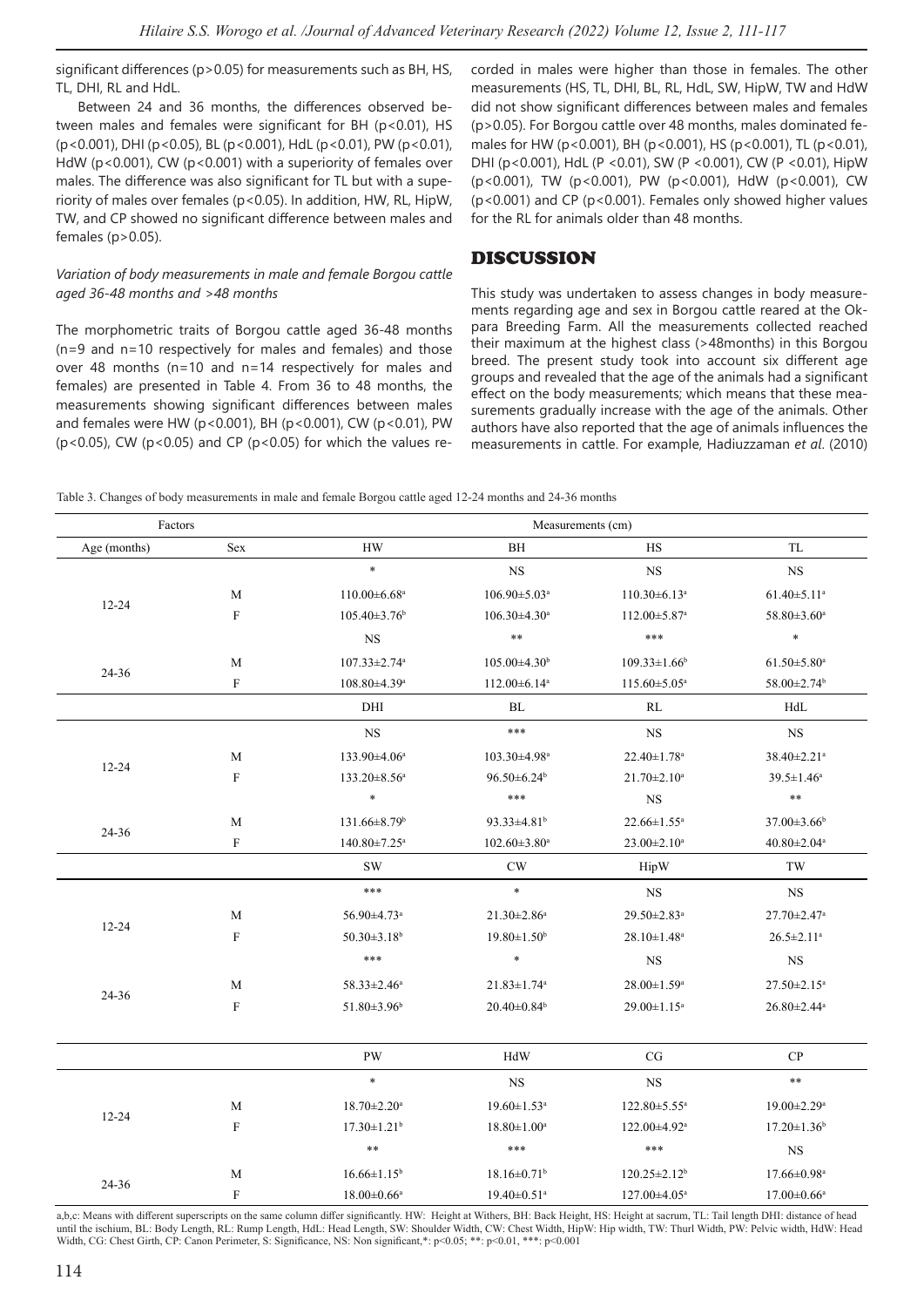considered twelve age classes in Red Chittagong cattle and reported the effect of age on changes in body measurements in these animals.

For Height at the withers, only two age groups (0-6 months, 24-36 months) showed a significant difference between males and females. For all other classes, males significantly dominated females. For the same breed, Alkoiret *et al*. (2016) came to similar findings when reporting that at the ages of 6 and 12 months, the Height at the withers was more marked in males than females (94.6±2.8 vs 88.9±1.6 and 106.5±3.1 vs. 103.1±2.5 for the two age groups respectively). The values obtained for Height at the withers in Borgou cattle aged 0-6 months are close to those of Red Chittagong cattle aged 1-7 months (72.29±0.31, SE) in Bangladesh according to the report of Hadiuzzaman *et al*. (2010). Considering this same source, Borgou cattle aged 6-12 months have a higher height at the withers than Red Chittagong cattle aged 7-12 months (93.35±4.87, SD vs 81.48±0.40). For this same measurement, the values collected in the present study for animals aged 12-24 months, 24-36 months, 36-48 months and >48 months are higher than those reported for Red Chittagong cattle according to the age groups reasonably close to findings from this study (13-18, 19-24, 25-30, 31-36, 37-42, 43-48, 49- 54, 55-60, 61-66 and >66 months). On the other hand, Rashid *et al*. (2016) reported higher values for Crossbred Brahman cattle in Bangladesh compared to Borgou cattle: 108±0.8 in Crossbred Brahman cattle aged 9-12 months vs 93.35±4.87 in Borgou cattle aged 6-12 months; 119±0.79 in Crossbred Brahman cattle aged 21-24 months vs. 107.70±5.83 in Borgou cattle aged 12-24 months for this measurement (Height at the withers).

This study revealed that between 0-6 months, the BL of males and females were 61.58±6.90 and 60.00±6.32, respectively, without any significant difference. These values are lower than those reported by Alkoiret *et al*. (2016) on the same breed since they reported values of 79.5±0.5 and 75.1±0.8 at 3 months; then 80.3±1.0 and 80.0±1.8 respectively in both sexes with a significant difference at 3 months and a non-significant difference at 6 months. Between 6-12 months of age, the present study revealed that the BL in males (75.90±6.36) was statistically different from that of females (67.30±8.25). Between 12-24 months, the difference was also significant for this measurement (103.30±4.98 in males and 96.50±6.24 in females). The obtained findings are different from those of Alkoiret *et al*. (2016). In fact, at 12 months age, these authors documented values of 93.4±1.4 and 93.5±2.2 respectively in males and females without significant difference for the same measurement and at 24 months; the values were 106.5±2.8 and 107.0±4.5 in Borgou male and female respectively with no significant difference. The BL appears to be narrower in the Borgou breed compared to the Red Chittagong breed. In fact, for BL, we recorded 60.8±6.61 in the Borgou breed between 0-6 months vs 68.70±0.42 in the Red Chittagong breed between

Table 4. Changes of body measurements in male and female Borgou cattle aged 36-48 months and >48 months

| Factors |                           | Measurements (cm)              |                                |                                |                               |  |
|---------|---------------------------|--------------------------------|--------------------------------|--------------------------------|-------------------------------|--|
| Factors | Sex                       | <b>HW</b>                      | BH                             | HS                             | <b>TL</b>                     |  |
|         |                           | ***                            | $***$                          | $_{\rm NS}$                    | $_{\rm NS}$                   |  |
|         | M                         | $119.44 \pm 4.03$ <sup>a</sup> | $116.66 \pm 5.04^a$            | $118.55 \pm 3.11^a$            | 68.00±4.87 <sup>a</sup>       |  |
| 36-48   | $\, {\bf F}$              | $111.10\pm3.82^b$              | $109.50\pm4.31$ <sup>b</sup>   | $118.10\pm4.38$ <sup>a</sup>   | $67.10\pm4.33$ <sup>a</sup>   |  |
|         |                           | $***$                          | $***$                          | ***                            | $\ast\ast$                    |  |
|         | M                         | 137.50±4.63 <sup>a</sup>       | $133.70\pm4.30^a$              | 134.30±4.84 <sup>a</sup>       | 94.00±4.37 <sup>a</sup>       |  |
| >48     | $\boldsymbol{\mathrm{F}}$ | 121.00±7.48 <sup>b</sup>       | 124.57±4.95 <sup>b</sup>       | $127.57 \pm 5.41$ <sup>b</sup> | $82.78 \pm 5.41$ <sup>b</sup> |  |
|         |                           | DHI                            | ${\rm BL}$                     | RL                             | HdL                           |  |
|         |                           | $_{\rm NS}$                    | $_{\rm NS}$                    | $_{\rm NS}$                    | $_{\rm NS}$                   |  |
|         | M                         | $142.00 \pm 8.51$ <sup>a</sup> | $105.11 \pm 6.74$ <sup>a</sup> | $23.33 \pm 0.97$ <sup>a</sup>  | $39.55 \pm 1.19^a$            |  |
| 36-48   | $\boldsymbol{\mathrm{F}}$ | 138.80±9.10 <sup>a</sup>       | $103.80 \pm 6.03$ <sup>a</sup> | $22.70 \pm 1.71$ <sup>a</sup>  | 39.80±2.54 <sup>a</sup>       |  |
|         |                           | $***$                          | $_{\rm NS}$                    | ***                            | $\ast\ast$                    |  |
|         | M                         | $176.30 \pm 7.15^{\mathrm{a}}$ | $117.10\pm7.91^{\circ}$        | $28.00 \pm 1.77$ <sup>b</sup>  | $46.70 \pm 1.94$ <sup>a</sup> |  |
| $>48$   | $\mathbf F$               | $161.71 \pm 9.19$ <sup>b</sup> | $114.00 \pm 6.76^{\circ}$      | 32.42±4.99 <sup>a</sup>        | 44.67±2.71 <sup>b</sup>       |  |
|         |                           | SW                             | CW                             | HipW                           | TW                            |  |
|         |                           | <b>NS</b>                      | $\ast\ast$                     | <b>NS</b>                      | <b>NS</b>                     |  |
|         | M                         | 58.88±5.89 <sup>a</sup>        | $21.44 \pm 1.29$ <sup>a</sup>  | $31.44 \pm 1.68$ <sup>a</sup>  | 28.77±3.17 <sup>a</sup>       |  |
| 36-48   | $\boldsymbol{\mathrm{F}}$ | $58.60 \pm 4.25$ <sup>a</sup>  | $20.40 \pm 0.82$ <sup>b</sup>  | $30.70 \pm 1.45^{\circ}$       | $28.30 \pm 2.71$ <sup>a</sup> |  |
|         |                           | ***                            | $\ast\ast$                     | ***                            | $***$                         |  |
|         | M                         | $85.80 \pm 7.29$ <sup>a</sup>  | $25.20 \pm 2.58$ <sup>a</sup>  | $40.70 \pm 1.94$ <sup>a</sup>  | 35.60±3.31 <sup>a</sup>       |  |
| >48     | $\boldsymbol{\mathrm{F}}$ | 56.78±6.49 <sup>b</sup>        | $23.21 \pm 2.07$ <sup>b</sup>  | 33.92±2.22 <sup>b</sup>        | 32.00±3.52 <sup>b</sup>       |  |
|         |                           | PW                             | HdW                            | CG                             | CP                            |  |
|         |                           | $\ast$                         | $_{\rm NS}$                    | $\ast$                         | ***                           |  |
|         | M                         | $19.88 \pm 1.13^a$             | 19.66±0.84 <sup>a</sup>        | $136.77 \pm 10.46^a$           | 19.38±0.47 <sup>a</sup>       |  |
| 36-48   | $\rm F$                   | $18.90 \pm 1.16^b$             | $19.30 \pm 0.65$ <sup>a</sup>  | $129.90 \pm 5.99$ <sup>b</sup> | $18.30 \pm 0.76$ <sup>b</sup> |  |
|         |                           | $***$                          | $***$                          | $***$                          | $***$                         |  |
|         | M                         | $24.10 \pm 2.26^{\mathrm{a}}$  | $23.10 \pm 1.16^a$             | $161.40 \pm 2.01$ <sup>a</sup> | $23.05 \pm 1.81$ <sup>a</sup> |  |
| $>48$   | $\rm F$                   | $19.82 \pm 1.61$ <sup>b</sup>  | $20.92 \pm 1.11$ <sup>b</sup>  | 148.78±7.50 <sup>b</sup>       | $17.57 \pm 1.76$ <sup>b</sup> |  |

a,b,c: Means with different superscripts on the same column differ significantly. HW: Height at Withers, BH: Back Height, HS: Height at sacrum, TL: Tail length DHI: distance of head until the ischium, BL: Body Length, RL: Rump Length, HdL: Head Length, SW: Shoulder Width, CW: Chest Width, HipW: Hip width, TW: Thurl Width, PW: Pelvic width, HdW: Head Width, CG: Chest Girth, CP: Canon Perimeter, S: Significance, NS: Non significant,\*: p<0.05; \*\*: p<0.01, \*\*\*: p<0.001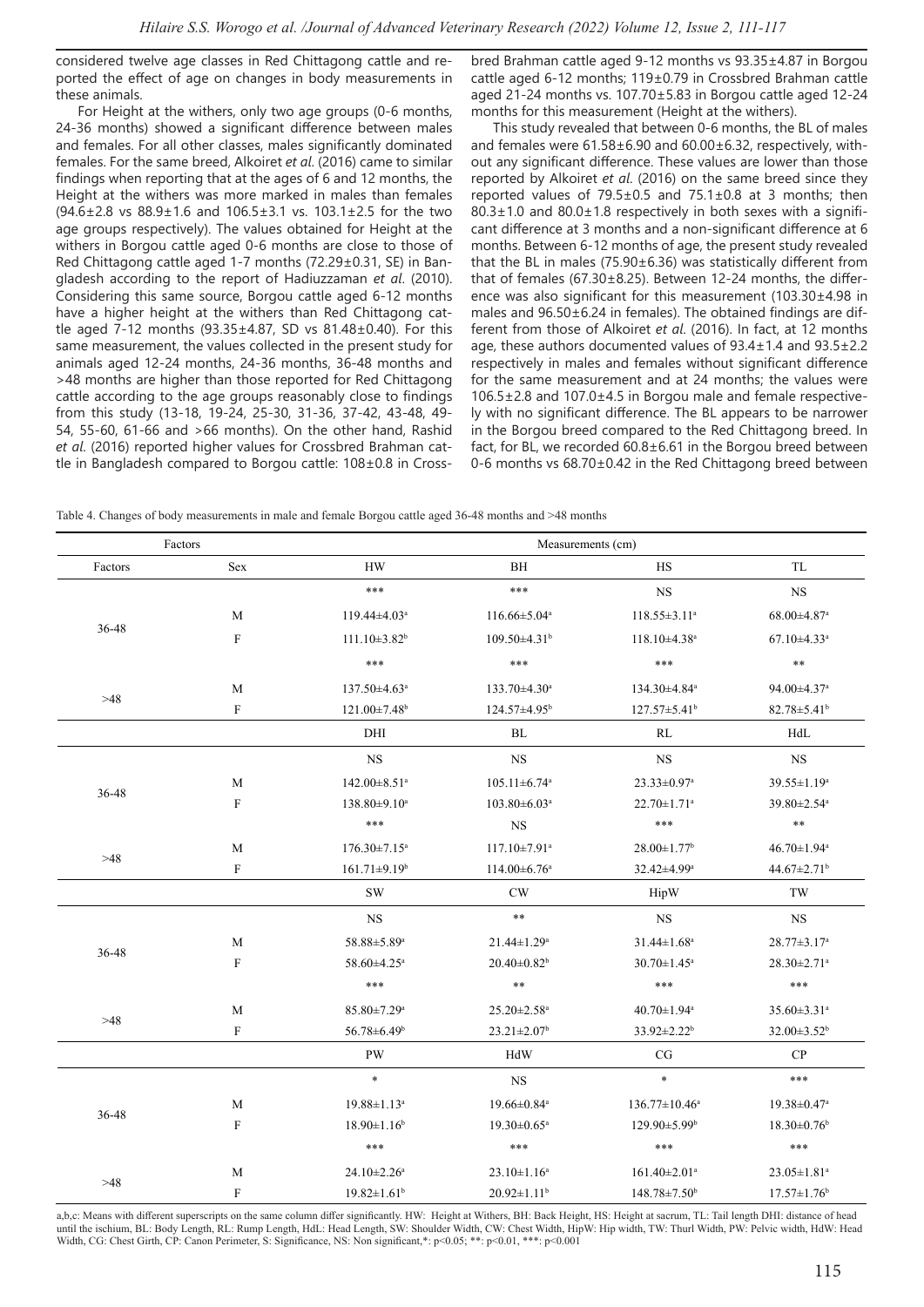1-6 months; 71.60±8.48 in the Borgou breed between 6-12 months vs 73.66±0.44 in the Red Chittagong breed between 7-12 months. On the other hand, the trend is reversed for age groups over 12 months. Hadiuzzaman *et al*. (2010) found lower values for all the remaining age groups (13-18 months to >66 months) compared to Borgou cattle (12-24 months to >48 months). In addition, Rashid *et al*. (2015) reported higher values (for BL) in Crossbred Brahman cattle in Bangladesh compared to Borgou cattle: 105±0.96 in Crossbred Brahman cattle aged 9-12 months vs 71.60±8.48 in Borgou cattle aged 9-12 months. 6-12 months; 124±1.30 in Crossbred Brahman cattle aged 21-24 months vs. 99.90±6.55 in Borgou cattle aged 12-24 months.

Chest width appears to be less developed in the Borgou breed at ages 0-6 months (14.65±1.53) and 6-12 months (17.10±1.97) months compared to that of the Red Chittagong breed at 1-6 months (18.15±0.35), 7-12 months (18.59±0.40). After 24 months, this value is similar to that of Red Chittagong cattle (20.61±0.25); after 36 months and 48 months, this becomes lower than that of Red Chittagong cattle regarding the same age (21.18±1.56 vs 25.23±0.35 and 20.89±1.1 vs 26.23±0.33 respectively).

 As for hip width, the values recorded for the Borgou breed in this study are greater than those of Red Chittagong cattle when comparing all the age groups: 16.73±1.58 in the Borgou breed at 0-6 months vs 15.66±0.36 for the Red Chittagong at 1-6 months; 20.45±2.20 in the Borgou breed at 6-12 months vs 17.55±0.40 in the Red Chittagong at 7-12 months; 28.80±2.34 in the Borgou breed at 12-24 months vs 22.36±0.43 at 19-24 months in the Red Chittagong; 28.45±1.47 in the Borgou breed at 24-36 months vs. 26.31±0.41 in the Red Chittagong at 31-36 months; 31.05±1.59 in the Borgou breed at 36-48 months vs. 26.57±0.38 in the Red Chittagong at 43-48 months and 36.75±3.97 in the Borgou breed at >48 months vs. 29.34±0.42 in the Red Chittagong at 61-66 months.

The thurl width turns out to be less developed in the Borgou breed than the Red Chittagong at the age of 6 months (19.08±2.20 in the Borgou breed between 0-6 months vs 21.56±0.45 in the Red Chittagong between 1-6 months); at 48 months (28.52±2.91 in the Borgou breed between 36-48 months vs 30.29±0.49 in the Red Chittagong between 43-48 months). However, Borgou cattle over 48 months of age show similar values for thurl width compared to 49-54 month-old Red Chittagong cattle (33.50±3.84 vs 33.30±0.40) but these values remain lower than those of Red Chittagong cattle for the age groups 61-66 months (36.60±0.55) and +66 months (37.95±0.48).

 Compared to Red Chittagong cattle, Pelvic width is shorter in Borgou cattle at all age groups considered. We can note 15.30±1.79 in the Borgou breed between 0-6 months vs 20.65±0.43 in Red Chittagong cattle between 1-6 months; 17.95±1.76 in the Borgou breed between 6-12 months vs 21.62±0.38 in Red Chittagong cattle between 7-12 months; 22.05±2.08 in the Borgou breed between 12-24 months vs 26.62±0.31 in Red Chittagong cattle between 19-24 months; 22.81±1.78 in the Borgou breed between 24-36 months vs 31.07±0.33 in Red Chittagong cattle between 31-36 months; 23.00±1.43 in the Borgou breed between 36-48 months vs 37.07±0.51 in Red Chittagong cattle between 43-48 months and 30.58±4.52 in Borgou cattle >48 months vs 34.19±0.60 in Red Chittagong cattle between 49-54 months.

In the current study, the measurements of Chest girth between males (72.66 $\pm$ 8.40) and females (71.54 $\pm$ 8.40) were not significantly different for the age group of 0-6 months but between 6-12 months, the males gained the upper hand over the females (95.80±6.30 vs 90.40±7.62). But between 12-24 months, the females had caught up with the males and dominated the males between 24-36 months (127.00±4.05 vs 120.25±2.12). At advanced ages, males regained the upper hand over females (136.77±10.46 vs 129.90±5.99 at 36-48 months and 161.40±2.01 vs 148.78±7.50 at >48 months). Alkoiret *et al*. (2016) reported a significant difference only for animals aged 6 months with a dominance of males over females (95.6±3.4 vs 90.9±1.6) on the same breed. The Chest girth of Borgou cattle showed significant lower values compared to those of Crossbred Brahman cattle in Bangladesh according to the values reported by Rashid *et al*. (2016): 93.10±7.42 in Borgou cattle aged 6-12 months vs. 127±1.53 for Crossbred Brahman cattle aged 9-12 months (i.e. about 25% less than Crossbred Brahman cattle); 122.40±5.19 in Borgou cattle aged 12-24 months vs 151±1.57 in Crossbred Brahman cattle aged 21-24 months (i.e. about 20% less than Crossbred Brahman cattle).

# CONCLUSION

This study enabled us to explore changes on body measurements in Borgou cattle considering age and sex. From the obtained results, it appears that all the morphological measurements in the Borgou cattle generally increased with age and most measurements are more noticeable in males. This study constitutes important documentation for the determination of type and function indicators in Borgou cattle in Benin.

# ACKNOWLEDGMENTS

The authors thank the Ministry of Higher Education of Benin for its support through the Doctoral Support Program. The authors also thank all the members of the Okpara Breeding Farm for their help in carrying out this study. Reference to trade names or commercial products in this paper is only for specific information. Thus, this does not imply their endorsement by the Laboratory of Ecology, Health and Animal Productions (LESPA) of the University of Parakou.

# CONFLICT OF INTEREST

The authors declare no conflict of interest

# REFERENCES

- Alkoiret, I.T., Gbangboché, A.B, Toukourou, Y., Toure, F.Z., 2016. Performances de croissance des bovins Borgou et N'Dama à la Ferme d'Élevage de l'Okpara au nord Bénin. Journal of Animal & Plant Sciences 29, 4638-4650.
- Banerjee, S. 2015. Morphometrical and production traits of Bengal sheep in West Bengal, India. Animal Genetic Resources 57, 57–71
- Birteeb, P.T., Peters, S.O., Ozoje, M.O., 2014. Analysis of the body structure of Djallonke sheep using a multideterminant approach. Animal Genetic Resources 54, 65–72.
- Boujenane, I., 2015. Multivariate Characterisation of Oulmes-Zaer and Tidili Cattle Using the Morphological Traits. Iranian Journal of Applied Animal Science 5, 293-299.
- Boujenane, I., Derqaoui, L., Nouamane, G., 2016. Morphological differentiation between two Morrocan goat breeds. Journal of Livestock Science and Technologies 4, 31-38.
- Dauda, A., Anya, M.I., Ayuk, A.A., Okon, B.I., Eburu, P.O., 2018. Application of morphological indices and distribution of qualitative traits of cattle in Obudu grass plateau-cross river state. Research and Reports on Genetics 2, 5-9.
- Dehoux, J.P., Hounsou-Ve, G., 1993. Productivité de la race bovine Borgou selon les systèmes d'élevage traditionnels au Nord-Est du Bénin. Revue mondiale de zootechnie 74, 36–48.
- FAO, 2012. Phenotypic characterization of animal genetic resources. FAO Animal Production and Health Guidelines No. 11. Rome.
- Gwaza, D.S., Yahaya, A., Ageba, M., 2018. Population trends, distribution, status and strategies for genetic improvement and conservation of the savanah muturu on free range in the Benue trough of Nigeria. Research and Reports on Genetics. 2, 19-25
- Hadiuzzaman, M., Bhuiyan, A.K.F.H., Bhuiyan, M.S.A., Habib M.A., 2010. Morphometric characteristics of Red Chittagong cattle in a nucleus herd. Bangladesh Journal of Animal Science 39, 44 – 51 ISSN 0003- 3588
- Putra, W.P.B., Said, S., Arifin, J., 2020. Principal component analysis (pca) of body measurements and body indices in the Pasundan cows. Black Sea Journal of Agriculture 3, 49-55.
- R Core Team 2020. R: A language and environment for statistical computing. R Foundation for Statistical Computing, Vienna, Austria. URL https://www.R-project.org/.
- Rashid, M.M., Hoque, M.A., Huque, K.S., Bhuiyan, A.K.F.H., 2016. Prediction